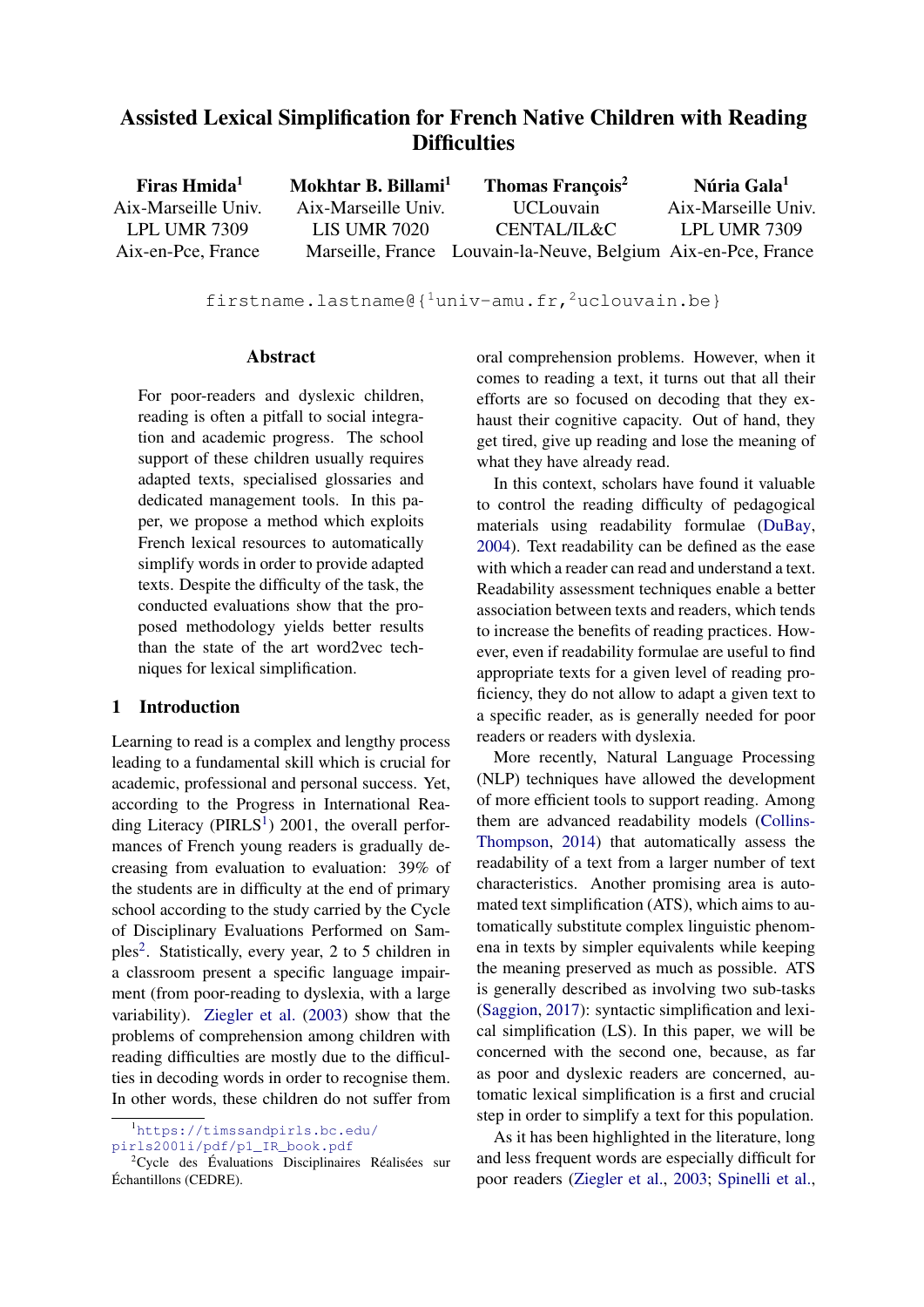[2005\)](#page-7-2). [Gala and Ziegler](#page-6-2) [\(2016\)](#page-6-2) also identified that, for French children with dyslexia, inconsistent words as far as the grapheme-phoneme relation is concerned (different length of the number of letters and phonemes in a word) contribute to the difficulty in reading.

In this paper, we address the challenging task of LS, which has not yet been systematically investigated for French. We compare two approaches: the first one is based on the exploitation of a lexical resource,  $Resyf^3$  $Resyf^3$  [\(Billami et al.,](#page-6-3) [2018\)](#page-6-3), which contains disambiguated ranked synonyms in French; the second one is based on word embedding and draws from [Glavaš and Štajner](#page-6-4) [\(2015\)](#page-6-4). Although previous studies have prioritised statistical methods over the use of resources to acquire synonyms, we are not aware of a previous study having compared statistical models with a disambiguated synonym resource. We believe that this property could significantly enhance the selection of relevant candidates for substitution in a given context. Another property of ReSyf is that synonyms have already been ranked by reading difficulty using [Billami et al.](#page-6-3) [\(2018\)](#page-6-3) method.

The paper is organised as follows: Section 2 presents existing methods for LS. Section 3 describes our method and Section 4 discusses on the results. Some concluding remarks are to be found at the end, along with future work.

## 2 State of the Art

Text simplification refers to the process of transforming a text into an equivalent which is easier to read and to understand than the original, while preserving, in essence, the original content [\(Bott](#page-6-5) [et al.,](#page-6-5) [2012\)](#page-6-5). Lexical simplification (LS) is dedicated to the substitution of complex words by simpler synonyms. Complex words are here considered as mono-lexical units which are difficult to read (i.e. decode), especially for poor and dyslexic readers. LS aims to provide, for a complex word in a text, a simpler substitute making this text more accessible to the reader (the meaning and the syntactic structure of the text is as far as possible preserved).

Previous works have shown the contribution of LS to make texts more accessible to different audiences: people with dyslexia [\(Rello et al.,](#page-7-3) [2013a](#page-7-3)[,c](#page-7-4)[,b\)](#page-7-5), with aphasia [\(Carroll et al.,](#page-6-6) [1998;](#page-6-6) [De](#page-6-7)[vlin,](#page-6-7) [1999\)](#page-6-7), illiterate and poor readers [\(Aluísio](#page-6-8)

While first LS systems [\(Carroll et al.,](#page-6-6) [1998;](#page-6-6) [Devlin,](#page-6-7) [1999\)](#page-6-7) used to combine WordNet [\(Miller,](#page-7-9) [1998\)](#page-7-9) and frequency information from words, more recent ones are more sophisticated and rely on supervised machine learning methods. Their architecture can be represented with four steps as follows [\(Shardlow,](#page-7-10) [2014\)](#page-7-10):

- 1. Complex Word Identification (CWI): aims to identify target words that need simplification. In CWI, the methods based on large corpora and thesaurus dominate the top 10 in Sem-Eval 2016 [\(Paetzold and Specia,](#page-7-11) [2016\)](#page-7-11). In most recent CWI shared task took place in June 2018, word length and word frequency based features lead to the best results.
- 2. Substitution Generation (SG), to provide candidate substitution for each complex identified word. In SG, [Horn et al.](#page-6-9) [\(2014\)](#page-6-9) obtain candidates from a parallel corpus contains Wikipedia and simplified version of Wikipedia yielding major step against earlier approaches [\(Devlin,](#page-6-7) [1999\)](#page-6-7). [Glavaš and](#page-6-4) [Štajner](#page-6-4) [\(2015\)](#page-6-4) use word embeddings models to generate candidate substitution leading to even better results.
- 3. Substitution Selection (SS), to filter out context candidates. Generally, SS first requires all the disambiguation of the candidates provided by the previous step. Only candidates matching the Part-Of-Speech (POS) of the target complex word are retained.

4. Substitute ranking (SR), to sort the retained

[et al.,](#page-6-8) [2010\)](#page-6-8) to name a few. Text simplification systems exist for various languages, for example: English [\(Carroll et al.,](#page-6-6) [1998;](#page-6-6) [Horn et al.,](#page-6-9) [2014;](#page-6-9) [Glavaš and Štajner,](#page-6-4) [2015;](#page-6-4) [Paetzold and Specia,](#page-7-6) [2017\)](#page-7-6), Spanish [\(Bott et al.,](#page-6-5) [2012;](#page-6-5) [Rello et al.,](#page-7-3) [2013a\)](#page-7-3), Swedish [\(Keskisärkkä,](#page-6-10) [2012\)](#page-6-10), and Portuguese [\(Aluísio and Gasperin,](#page-6-11) [2010\)](#page-6-11). However, to our knowledge, there is no full-fledged ATS system for French available, although some authors have investigated related aspects (i.e. simplified writing for language-impaired readers [\(Max,](#page-7-7) [2006\)](#page-7-7), French readability for French as a Foreign Language (FFL) [\(François and Fairon,](#page-6-12) [2012\)](#page-6-12), syntactic simplification [\(Seretan,](#page-7-8) [2012;](#page-7-8) [Brouwers](#page-6-13) [et al.,](#page-6-13) [2014\)](#page-6-13), and lexical simplification for improving the understanding of medical terms [\(Grabar](#page-6-14) [et al.,](#page-6-14) [2018\)](#page-6-14)).

<span id="page-1-0"></span><sup>3</sup>[https://cental.uclouvain.be/resyf/](#page-6-8)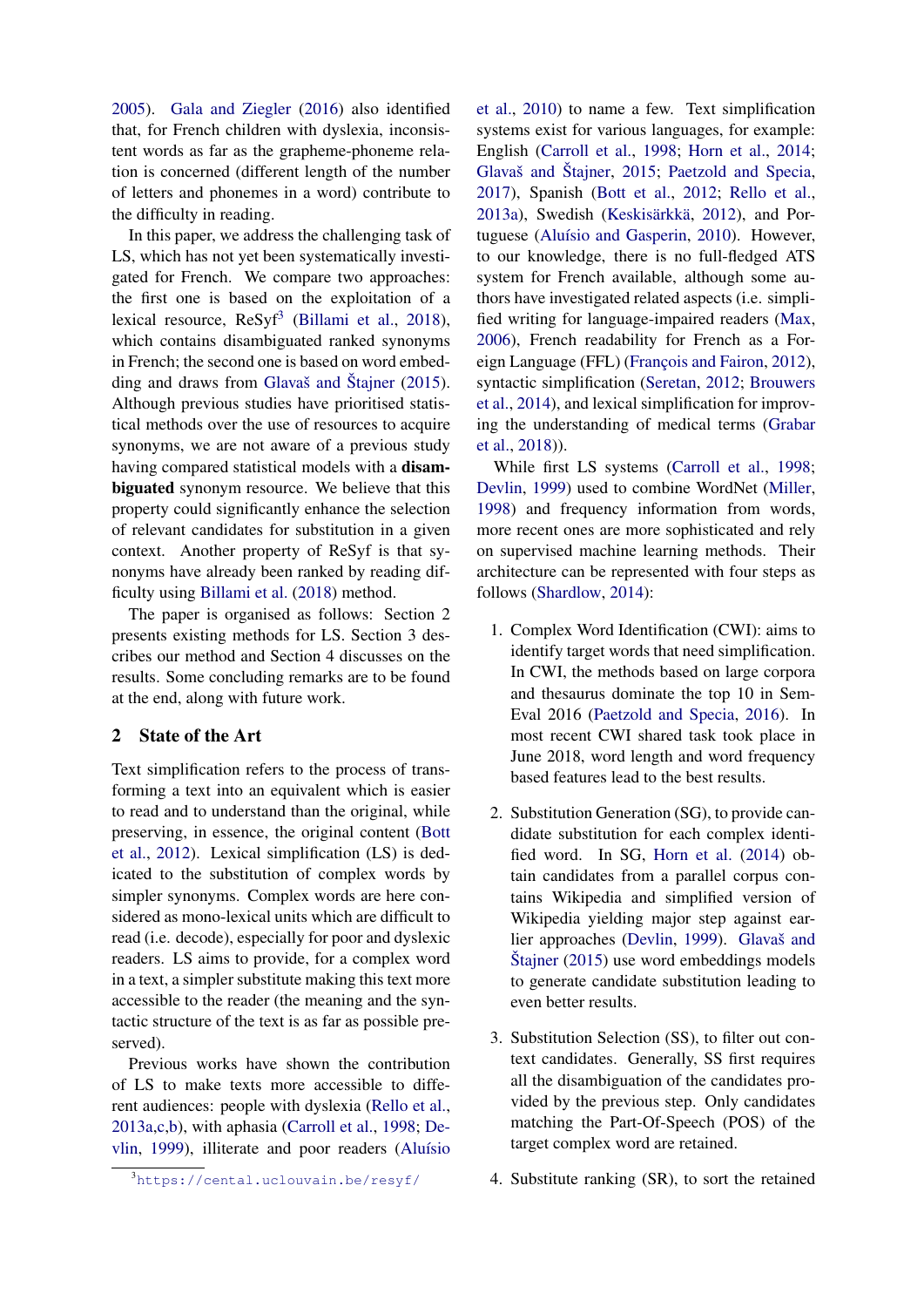candidates according to their complexity. In SR, the performance of the state of the art is achieved by the supervised methods: SVM-Rank [\(Horn et al.,](#page-6-9) [2014\)](#page-6-9) and Boundary Ranking [\(Paetzold and Specia,](#page-7-11) [2016\)](#page-7-11). Supervised methods have the caveat of requiring annotated data, nonetheless as consequence they can be adapted according to the target audience.

In practice, this process is not literally respected in LS methods. For some approaches [\(Biran et al.,](#page-6-15) [2011;](#page-6-15) [Bott et al.,](#page-6-5) [2012;](#page-6-5) [Glavaš and Štajner,](#page-6-4) [2015\)](#page-6-4), all words are potentially complex and need simplification. Each word is replaced only if it has a simpler synonym. Some other methods merge the SS into the SR step.

Here, we consider the [Glavaš and Štajner](#page-6-4) [\(2015\)](#page-6-4) method as a baseline of the state of the art. This method is based on the exploitation of general resources in a general context. The baseline relies on word embeddings to generate substitute candidates. [Glavaš and Štajner](#page-6-4) [\(2015\)](#page-6-4) only replace a target word if it has a lower frequency than the selected candidate substitution. However, we propose a LS method that exploits a new lexical resource, ReSyf (cf. subsection [3.2\)](#page-2-0) which aims to provide simpler substitutes to identified complex words in French, the overall idea being to adapt texts for children who have difficulties with basic reading and comprehension skills in early grades, and who have French as a mother tongue.

## 3 Lexical Simplification: our method

We present here our methodology to build the LS system. Figure [1](#page-2-1) illustrates the architecture of the system that we detail in the next subsections. In brief, we start from a sentence in which complex words have been identified. We then use ReSyf to get candidates for substitution (section [3.2\)](#page-2-0). If the complex word has several meanings, we use automatic word sense disambiguation to select the best set of candidates (section [3.3\)](#page-3-0). The last step consists in selecting the simplest candidate to be used in the simplified sentence (section [3.4\)](#page-4-0).

### 3.1 Complex Word Identification (CWI)

In this work, we focus our interest on the generation of candidate substitutes in order to improve the quality of the simplification. We use a list of complex reference words that have beforehand been identified as complex by human experts. For



<span id="page-2-1"></span>Figure 1: Architecture of the LS system

example, in the sentence *Le castor est un excel-*lent nageur<sup>[4](#page-2-2)</sup>, the word excellent has been tagged as complex.

### <span id="page-2-0"></span>3.2 Using ReSyf for Lexical Simplification (LS)

ReSyf<sup>[5](#page-2-3)</sup> [\(Billami et al.,](#page-6-3) [2018\)](#page-6-3) is a lexical resource which includes a disambiguated set of synonyms that are ranked by difficulty. The ranking (order of appearance and weight in the vector) is calculated taking into account intra-lexical features (i.e length of words, syllabic structure, morphological structure, number of orthographical neighbours, etc.), morpho-semantic features (i.e. number of morphemes, frequence of morphemes, polysemy, etc.) and psycholinguistic features (i.e. frequency index, etc.) [\(François et al.,](#page-6-16) [2016\)](#page-6-16). ReSyf contains more than 57 000 disambiguated lemmas initially extracted from JeuxDeMots<sup>[6](#page-2-4)</sup>, a freely available lexical network containing fine-grained semantic information [\(Lafourcade,](#page-7-12) [2007\)](#page-7-12).

In order to obtain our synonyms, for each input sentence, complex words are projected in ReSyf. The candidate substitutes are provided by JeuxDe-Mots and are classified according to the meanings of the complex words. For instance, table [1](#page-3-1) shows the candidate substitutes of *excellent* that can be found in ReSyf.

For monosemic words, a list of candidate substitutes, ranked according to their complexity, is directly obtained from ReSyf. For polysemic words like *excellent*, a further disambiguation step

<span id="page-2-2"></span><sup>4</sup> *The beaver is an excellent swimmer.*

<span id="page-2-3"></span><sup>5</sup><https://cental.uclouvain.be/resyf/> <sup>6</sup><http://www.jeuxdemots.org>

<span id="page-2-4"></span>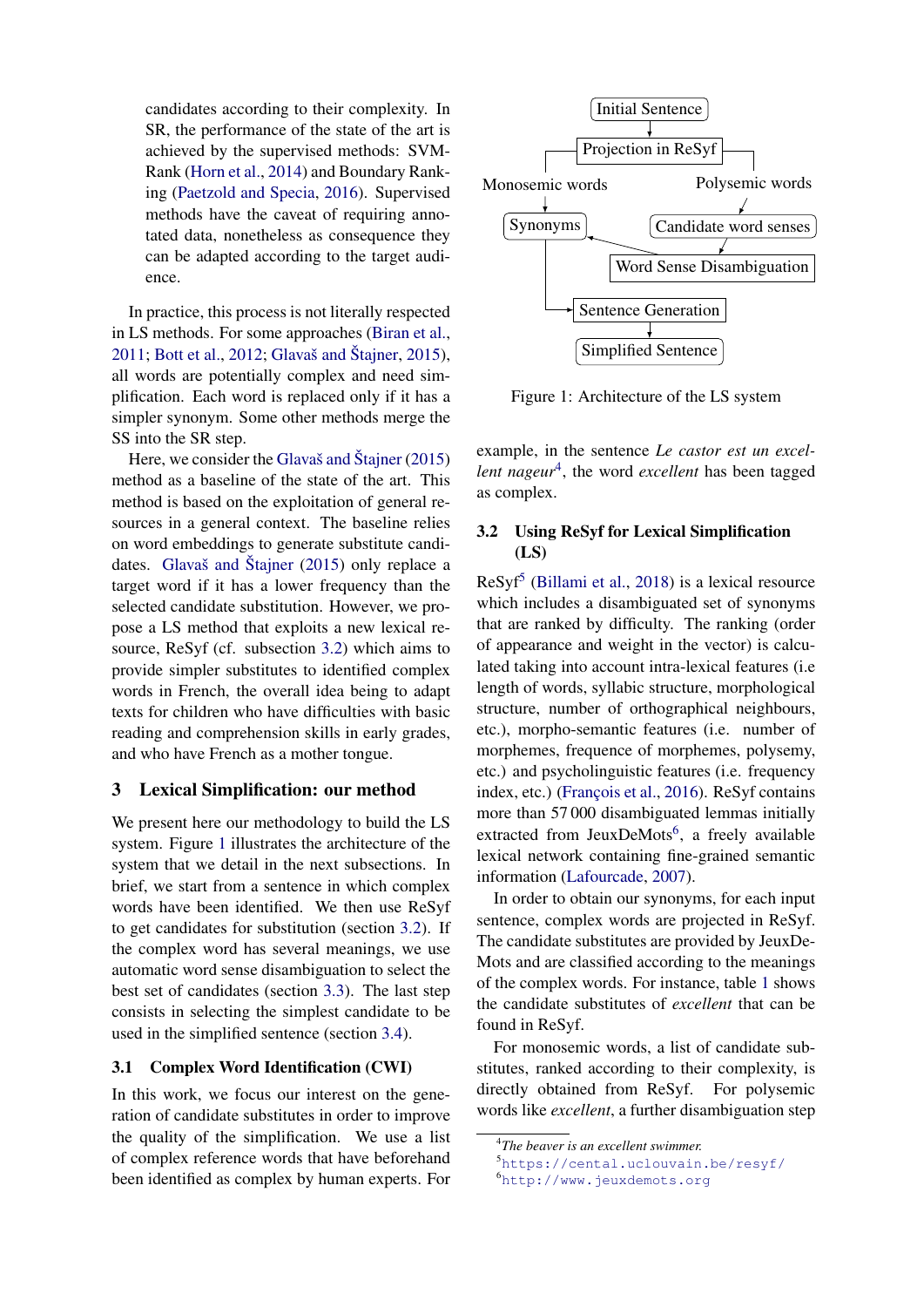| <b>Sense</b>           | <b>Substitutes</b> |
|------------------------|--------------------|
| Excellent (délicieux)  | $\int$ fin, fameux |
| Excellent (formidable) | $\mid$ bon, fort   |

<span id="page-3-1"></span>Table 1: Senses and substitutes in ReSyf for 'excellent (delicious)' ('fine, well') and 'excellent (great)' ('good, strong')

is applied to choose the most appropriate meaning matching the context of the sentence. ReSyf integrates the generation of candidate substitutes as well as their ranking according to the complexity measure by [Billami et al.](#page-6-3) [\(2018\)](#page-6-3).

#### <span id="page-3-0"></span>3.3 Word Sense Disambiguation (WSD)

The simplification of *excellent* requires a disambiguation in order to choose a sense among *délicieux* and *formidable* (cf. table [1\)](#page-3-1). To this aim, we apply an algorithm that uses semantic representations for words and word senses (called *semantic signatures*). These signatures have been created and validated by [Billami and Gala](#page-6-17) [\(2017\)](#page-6-17) and use the structural properties of JeuxDeMots. Furthermore, the ReSyf senses are the same as the senses from JeuxDeMots, encoded with the *semantic refinement* relation.

The semantic signatures that we have used integrate different relationships. Some of these relationships correspond to lexical functions related to the vocabulary itself (such as *associated idea* and *synonymy*) or to hierarchical semantic relations (such as *hypernymy* and *hyponymy*). The algorithm that we propose for complex word sense disambiguation is described below.

First, we initialize the score of each candidate word sense (lines 1−2). Second, we compare each candidate word sense with each word belonging to the context of the complex word to disambiguate by using semantic signatures (lines  $3 - 5$ ). Third, for this comparison of each pair (sense, word), we use among others another associative relation defined in JeuxDeMots, named *inhibition*. This relation allows to return, for a given target, the terms that tend to be excluded by this target (line 6). For example, the sense 'excellent (great)' excludes the words *delicious* and *tasty*. The score of the semantic similarity between a candidate word sense and a context word is computed only and only if there is no inhibition relation between them. This way of proceeding to the selection of the words of the context gives the advantage to the senses which

Algorithm 1: Disambiguate a target word by using semantic signatures of words and word senses

#### <span id="page-3-2"></span>Input:

 $t_w$ : target word to treat sem\_ref  $(t_w)$  : senses set for  $t_w$  $CXT(t_w)$ : words of the context of  $t_w$ , except this latter

## Result:

**Sense<sub>tw</sub>**: sense of  $t_w$  with the highest score Data:

 $Rels<sub>Inhib</sub>$ : set of pairs of terms whose elements of each pair are linked by the *inhibition relation* with a nonzero positive weight  $S(t)$ : a signature for a given term t

#### <sup>1</sup> Initialization:

- 2 Score<sub>refs</sub>  $C = \emptyset$  /\* associate each sense of  $t_w$  with its score. \*/
- 3 for  $sense_i \in sem\_ref(t_w)$  do
- 4 |  $Score(sense_i) = 0;$

$$
\text{for } word_j \in CXT(t_w), \text{ with}
$$

- $j \in \{1, \ldots, |CXT(t_w)|\}$  do
- $\begin{array}{c} \mathbf{6} \mid \quad | \quad \mathbf{if} \ (sense_i, \ word_j) \ \notin \ Rels_{Inhit} \end{array}$ then  $7 \mid \mid \cdot \mid$  Score(sense<sub>i</sub>) = Score(sense<sub>i</sub>)+
	- $\vert$  Sim( $S(sens_i), S(word_j));$
- $\vert$  Score<sub>refs</sub>  $\subset$  ←  $Score_{refs}\_\mathcal{C} \bigcup (sense_i, Score(sense_i));$
- **9** if ( $|\text{Best } (Score_{refs} C)| \geq 2$ ) then  $10$  Sense<sub>tw</sub> ←
- FIRST<sub>S</sub> $(t_w,$  Best (Score<sub>refs</sub> c)) <sup>11</sup> else
- $\begin{aligned} \texttt{12} \ \ \textcolor{red}{\big\lfloor} \ \ \textbf{Sense}_{\textbf{tw}} \ \leftarrow \ \ \textbf{Best} \ (Score_{refs}\_C) \end{aligned}$

exclude less words to have a more important score.

The semantic similarity (*i.e.* Sim in algorithm [1\)](#page-3-2) that we use takes into account the relation between two lexical units to compare [\(Billami and](#page-6-17) [Gala,](#page-6-17) [2017\)](#page-6-17). If the relation exists between the two elements to compare, we have a perfect similarity else the cosine similarity is estimated by using their semantic signatures (line 7). Fourth, we calculate the score of similarity for each candidate word sense (line 8).

Besides, if there are at least two senses with the highest score, the sense returned by the algorithm is the one with the highest weight in ReSyf (*i.e.* FIRST<sub>S</sub> in algorithm [1,](#page-3-2) lines  $9 - 10$ ). Otherwise,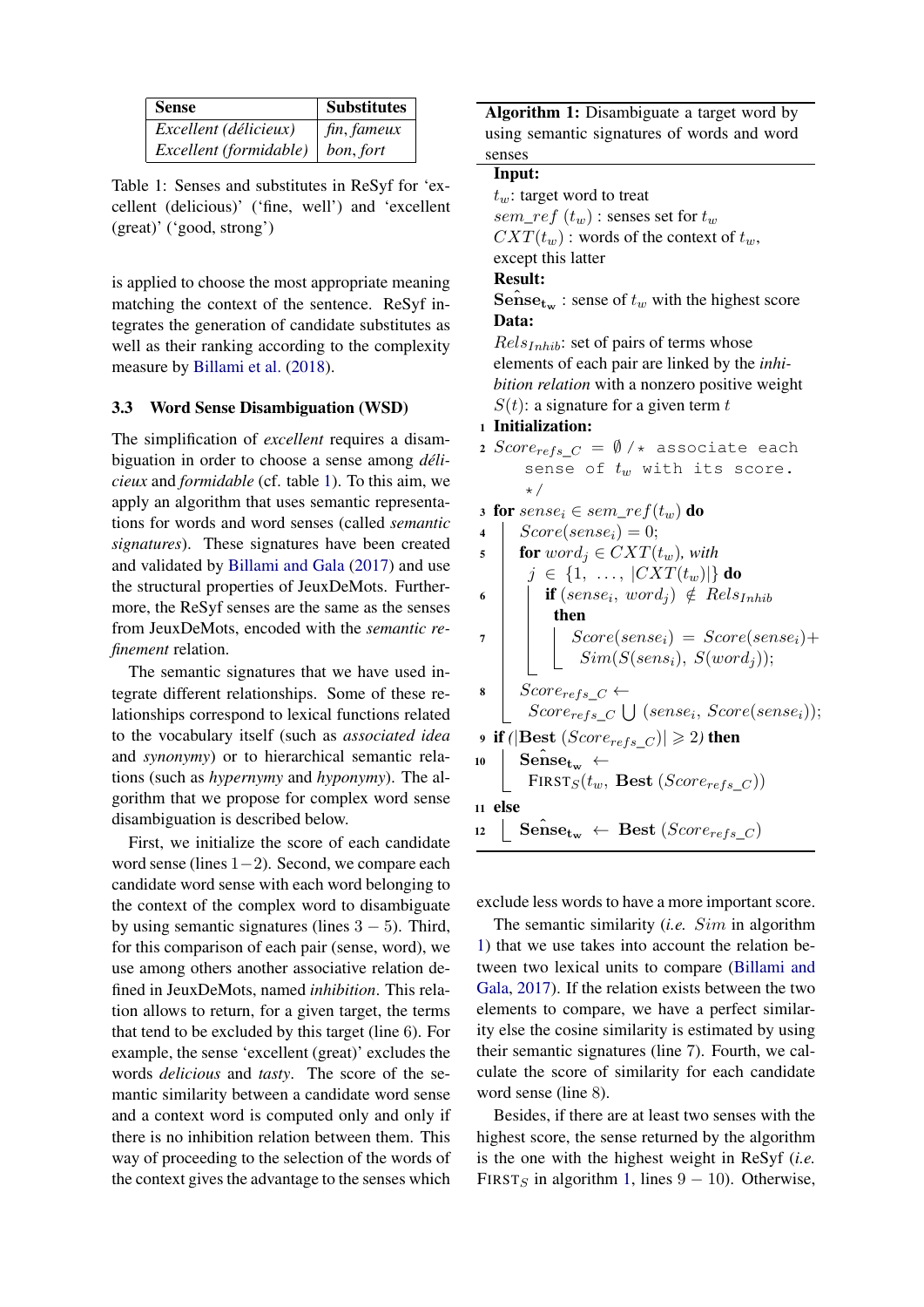the one and only best sense is returned (lines  $11 -$ 12). In the previous example, the retained sense for *excellent* is *formidable*.

## <span id="page-4-0"></span>3.4 Sentence Generation

Once the complex word is disambiguated, the first three ranked synonyms in ReSyf, corresponding to that word-sense, are retained to generate simplified versions of the initial sentence. For instance, the previous sentence can be simplified *Le castor est un bon nageur*[7](#page-4-1) .

## 4 Evaluation

Our aim is to assess the use of lexical resource such as ReSyf for the task of lexical simplification. We hypothesise that having already a disambiguated set of synonyms reduces the amount of noisy candidates created by statistical algorithms. To check this hypothesis, we have evaluated the quality of the substitutions produced by the two methods: the baseline based on [Glavaš and Štajner](#page-6-4) [\(2015\)](#page-6-4) and our method based on ReSyf, relying on the evaluation made by two experts.

## 4.1 Corpus of Evaluation

The corpus used for evaluation contains literary and scientific texts usually read in classrooms at primary levels (children aged 7 to 9 years old) in France. Within the 187 sentences of the corpus, experts have identified 190 complex words that have to be simplified (thus, we have an average of 1 complex word per sentence).

## 4.2 Word Embedding for SG

The generation of candidate for substitution by the baseline is based on a Word Embedding model<sup>[8](#page-4-2)</sup> [\(Fauconnier,](#page-6-18) [2015\)](#page-6-18) trained on the FrWaC corpus, a "1.6 billion word corpus constructed from the Web limiting the crawl to the .fr domain"<sup>[9](#page-4-3)</sup> and using medium-frequency words as seeds. The corpus was POS-tagged and lemmatized with the Tree-Tagger $^{10}$  $^{10}$  $^{10}$ .

## 4.3 Human evaluation

In this paper, the simplifications have been evaluated according to their complexity and the context

where they appear. Three substitutes are proposed for every complex word. The provided simplifications were assessed by two evaluators following these instructions:

- The substitute must be simpler than the complex word
- The substitute must fit the context of the sentence
- If the complex word appears as a substitute, it is invalidated

The table [2](#page-5-0) shows examples of the evaluation. *Beau* and *fort* do not match the context. We computed the inter-rater reliability of the human annotation. Even though selecting good candidates for simplification has been regarded as a complex task for human, we obtained a  $\kappa$  of 0.625 for the baseline model and a  $\kappa$  of 0.656 for the annotation of ReSyf's results.

Based on this human annotation, we have computed two evaluation metrics. *Precision1* is a global precision. Every simplification is considered as an independent sentence. This measure aims to calculate the number of valid simplifications among all the provided ones (*i.e* simplified sentences). *Precision2* allows us to verify, for an initial sentence if, at least, one valid simplification appears among the three proposed ones. For each original sentence, only one valid simplification is counted, even if there are two or three valid ones. If none of the three simplifications are correct, then the count is 0. This measure counts the number of initial sentences that have at least one valid simplification.

$$
Precision1 = \frac{\#valid\_simp}{\#all\_simpliifications}
$$

$$
Precision2 = \frac{\#at\_least\_one\_valid\_simp}{\#all\_initial\_sentences}
$$

By analysing the simplifications produced by the baseline and our method, table [3](#page-5-1) shows that ReSyf provides better results than Word2Vec techniques. In table [3,](#page-5-1) Precision1 and Precision2 count valid simplifications only if both of the annotators agree on the proposed substitute. This table also shows that our method produces more suitable simplifications (16.3% and 51.9%) than the baseline (15.7% and 49.4%).

<span id="page-4-2"></span><span id="page-4-1"></span><sup>7</sup> *The beaver is a good swimmer.*

<span id="page-4-3"></span><sup>8</sup><http://fauconnier.github.io/#data> <sup>9</sup>[http://wacky.sslmit.unibo.it/doku.](http://wacky.sslmit.unibo.it/doku.php?id=corpora) [php?id=corpora](http://wacky.sslmit.unibo.it/doku.php?id=corpora)  $^{10}$ [www.cis.uni-muenchen.de/~schmid/](www.cis.uni-muenchen.de/~schmid/tools/TreeTagger)

<span id="page-4-4"></span>[tools/TreeTagger](www.cis.uni-muenchen.de/~schmid/tools/TreeTagger)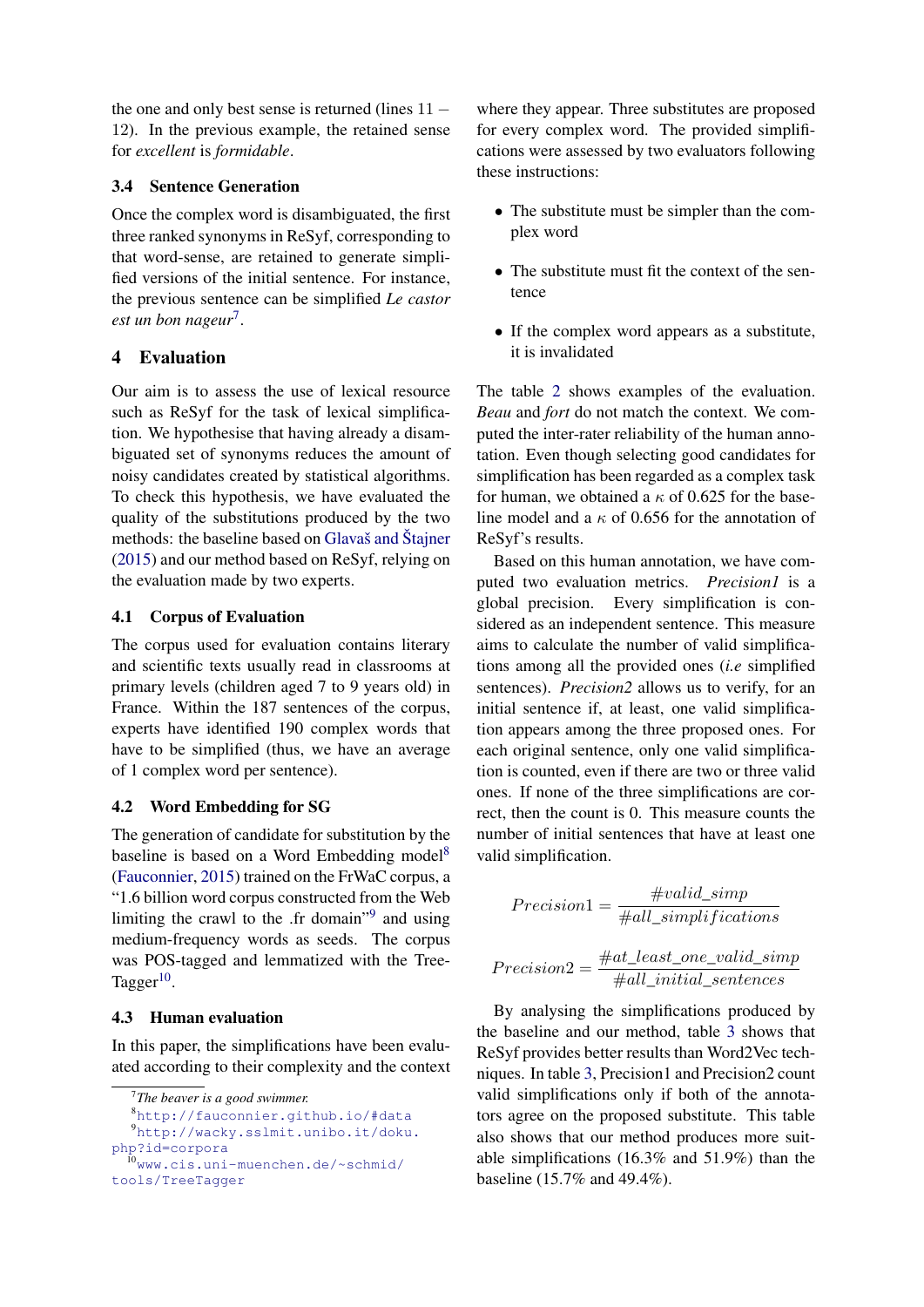| <b>Initial Sentence</b>                                                | Simplified Sentence | Evaluation |
|------------------------------------------------------------------------|---------------------|------------|
| Le castor est un excellent nageur $\vert$ Le castor est un beau nageur |                     |            |
| Le castor est un excellent nageur $\vert$ Le castor est un fort nageur |                     |            |
| Le castor est un excellent nageur $\vert$ Le castor est un bon nageur  |                     |            |

<span id="page-5-0"></span>Table 2: Evaluation example for simplified versions of the sentence *Le castor est un excellent nageur.*

| <b>Methods</b>  | <b>Precision1</b> (%) <b>Precision2</b> (%) |      |
|-----------------|---------------------------------------------|------|
| <b>Baseline</b> | 15.7                                        | 494  |
| LS_ReSyf        | 16.3                                        | 51.9 |

<span id="page-5-1"></span>Table 3: LS evaluation result of annotators 1 and 2

#### 4.4 Discussion

The annotators have noticed that our method provides more linguistically-motivated substitutes than the word2vec method for LS. Indeed, SG from word2vec relies on the distance that separates word vectors. This distance is referred to the context and the general semantic distance that could yield not only appropriate synonyms, but also noise from other less suitable relations like antonymy. However, ReSyf is built from particular semantic relations from JeuxDeMots, especially synonymy and hypernymy which are more suitable for LS. Table [4](#page-5-2) shows examples of obtained substitutes from ReSyf and word2vec methods for *marchandise* ('good') and *garçonnet* ('young child').

| <b>Complex</b> | Word2Vec          | <b>ReSyf</b>         |
|----------------|-------------------|----------------------|
| Word           | <b>Substitute</b> | <b>Substitute</b>    |
| Marchandise    | transport,        | article,             |
|                | douane,           | produit,             |
|                | commissionnaire   | marchandise          |
| Garçonnet      | fille,            | enfant,              |
|                | père,<br>mère     | garçon,              |
|                |                   | $\frac{1}{\text{2}}$ |

<span id="page-5-2"></span>Table 4: Examples of provided substitutes by word2vec and ReSyf methods

Taking into account the difficulty of the task, the evaluation not surprisingly shows that the results are slightly better when the lexical resource ReSyf is used. Word2vec being based on the presence of a lexical unit in a same context, antonyms, wrong hyponyms or wrong senses are to be found among the wrong candidates for lexical substitutions. For instance, the antonym *fin* ('end') is proposed as a substitute for *début* ('beginning') or the sense 'lawyer' is proposed instead of 'bar' for the polysemic French word *barreau*.

Wrong candidates found using ReSyf largely concern cases where multi-word expressions (MWE) are present in the text. As the MWE is currently not detected, we replaced one token of the expression by a simpler synonym that does not necessarily fits the context of the whole expression. For instance, in the expression *se prendre de sympathie* ('sympathize with'), we replaced *sympathie* by simpler candidates such as *interêt* or *accord*. The second candidate clearly does not fit in the global expression, that would ideally need to be substitute as a whole, for example, by *s'occuper de*. ReSyf also proposes "complex words" such as: *long*, *animal* and *présent*. These words are not particularly considered as complex (as regards to their length, frequency or syllable structure). There is currently work in progress to better identify complex words as regards to the difficulties that poor-readers and dyslexic children may have.

## 5 Conclusion and perspectives

In this paper we have presented a method for lexical substitution that uses a lexical resource where French synonyms are disambiguated and ranked according to the difficulty to be read and understood. The results obtained after the evaluation show that using a lexical resource improves the results (51.9%) as regards to a state-of-theart system based on word2vec (49.4%). The lexical resource that we have used provides already ranked synonyms, and once the system identifies the complex word to replace, our method is able to provide better candidates for the simplifications.

In future work, we plan (1) to evaluate our method with a greater amount of data and (2) to extend our work to automatically identify complex words in context (CWI). Our final aim is to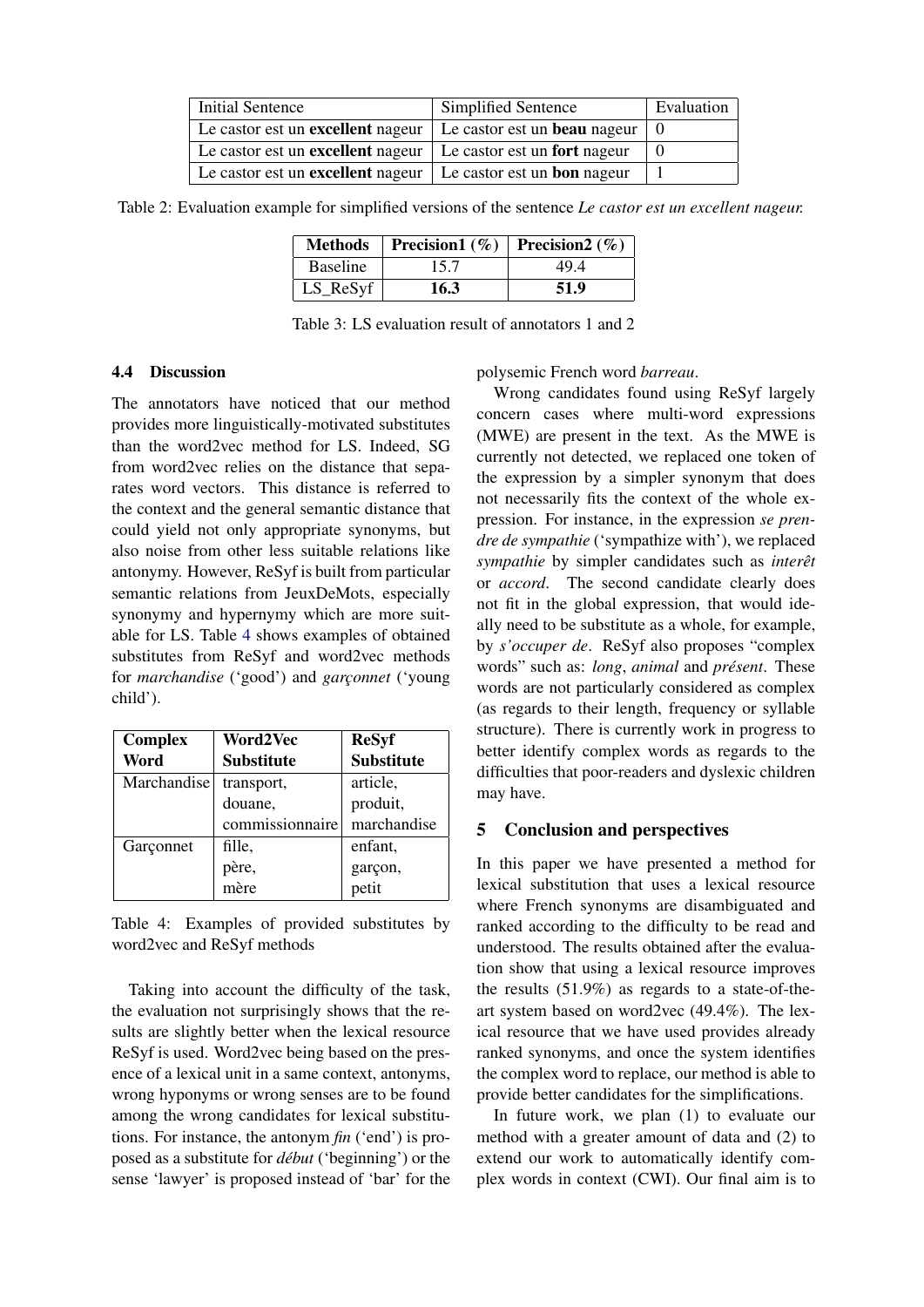propose a whole methodology for a lexical simplification system that will adapt texts for French scholars facing difficulties learning to read.

#### Acknowledgments

This work has been funded by the French Agence Nationale pour la Recherche, through the ALEC-TOR project (ANR-16-CE28-0005).

## References

- <span id="page-6-11"></span>Sandra Maria Aluísio and Caroline Gasperin. 2010. Fostering digital inclusion and accessibility: the porsimples project for simplification of portuguese texts. In *Proceedings of the NAACL HLT 2010 Young Investigators Workshop on Computational Approaches to Languages of the Americas*, pages 46–53. Association for Computational Linguistics.
- <span id="page-6-8"></span>Sandra Maria Aluísio, Lucia Specia, Caroline Gasperin, and Carolina Scarton. 2010. Readability assessment for text simplification. In *Proceedings of the NAACL HLT 2010 Fifth Workshop on Innovative Use of NLP for Building Educational Applications*, pages 1–9. Association for Computational Linguistics.
- <span id="page-6-3"></span>Mokhtar B. Billami, Thomas François, and Núria Gala. 2018. Resyf: a French lexicon with ranked synonyms. In *Proceedings of the 27th International Conference on Computational Linguistics (COLING 2018)*, pages 2570–2581.
- <span id="page-6-17"></span>Mokhtar B. Billami and Núria Gala. 2017. Creating and validating semantic signatures : application for measuring semantic similarity and lexical substitution. In *The 24th edition of the French NLP conference*, Orleans, France.
- <span id="page-6-15"></span>Or Biran, Samuel Brody, and Noémie Elhadad. 2011. Putting it simply: a context-aware approach to lexical simplification. In *Proceedings of the 49th Annual Meeting of the Association for Computational Linguistics: Human Language Technologies: short papers-Volume 2*, pages 496–501. Association for Computational Linguistics.
- <span id="page-6-5"></span>Stefan Bott, Luz Rello, Biljana Drndarevic, and Horacio Saggion. 2012. Can Spanish be simpler? lexsis: Lexical simplification for Spanish. *Proceedings of COLING 2012*, pages 357–374.
- <span id="page-6-13"></span>Laetitia Brouwers, Delphine Bernhard, Anne-Laure Ligozat, and Thomas François. 2014. Syntactic sentence simplification for French. In *Proceedings of the 3rd Workshop on Predicting and Improving Text Readability for Target Reader Populations (PITR) at EACL 2014*, page 47–56.
- <span id="page-6-6"></span>John Carroll, Guido Minnen, Yvonne Canning, Siobhan Devlin, and John Tait. 1998. Practical simplification of English newspaper text to assist aphasic

readers. In *Proceedings of the AAAI-98 Workshop on Integrating Artificial Intelligence and Assistive Technology*, pages 7–10.

- <span id="page-6-1"></span>Kevyn Collins-Thompson. 2014. Computational assessment of text readability: A survey of current and future research. *International Journal of Applied Linguistics*, 165(2):97–135.
- <span id="page-6-7"></span>Siobhan Lucy Devlin. 1999. *Simplifying natural language for aphasic readers.* Ph.D. thesis, University of Sunderland.
- <span id="page-6-0"></span>William H. DuBay. 2004. *The principles of readability*. Impact Information. Available on [http://www.nald.ca/library/research/readab/readab.pdf.](http://www.nald.ca/library/research/readab/readab.pdf)
- <span id="page-6-18"></span>Jean-Philippe Fauconnier. 2015. French word embeddings. [http://fauconnier.github.io.](http://fauconnier.github.io)
- <span id="page-6-16"></span>Thomas François, Mokhtar B. Billami, Núria Gala, and Delphine Bernhard. 2016. Bleu, contusion, ecchymose : tri automatique de synonymes en fonction de leur difficulté. In *Actes de la conférence Traitement Automatique des Langues Naturelles*, pages 15–28.
- <span id="page-6-12"></span>Thomas François and Cédrick Fairon. 2012. An "AI readability" formula for french as a foreign language. In *Proceedings of the 2012 Joint Conference on Empirical Methods in Natural Language Processing and Computational Natural Language Learning*, page 466–477.
- <span id="page-6-2"></span>Núria Gala and Johannes Ziegler. 2016. Reducing lexical complexity as a tool to increase text accessibility for children with dyslexia. In *Proceedings of the Workshop on Computational Linguistics for Linguistic Complexity (CL4LC), COLING 2014*, pages 59–66.
- <span id="page-6-4"></span>Goran Glavaš and Sanja Štajner. 2015. Simplifying lexical simplification: do we need simplified corpora? In *Proceedings of the 53rd Annual Meeting of the Association for Computational Linguistics and the 7th International Joint Conference on Natural Language Processing (Volume 2: Short Papers)*, volume 2, pages 63–68.
- <span id="page-6-14"></span>Natalia Grabar, Emmanuel Farce, and Laurent Sparrow. 2018. Étude de la lisibilité des documents de santé avec des méthodes d'oculométrie. In *Proceedings of the Conference Traitement Automatique des Langues Naturelles*.
- <span id="page-6-9"></span>Colby Horn, Cathryn Manduca, and David Kauchak. 2014. Learning a lexical simplifier using wikipedia. In *Proceedings of the 52nd Annual Meeting of the Association for Computational Linguistics (Volume 2: Short Papers)*, volume 2, pages 458–463.
- <span id="page-6-10"></span>Robin Keskisärkkä. 2012. Automatic text simplification via synonym replacement. Master's thesis, Dept of Computer and Information Science at Linkoping University, Sweden.